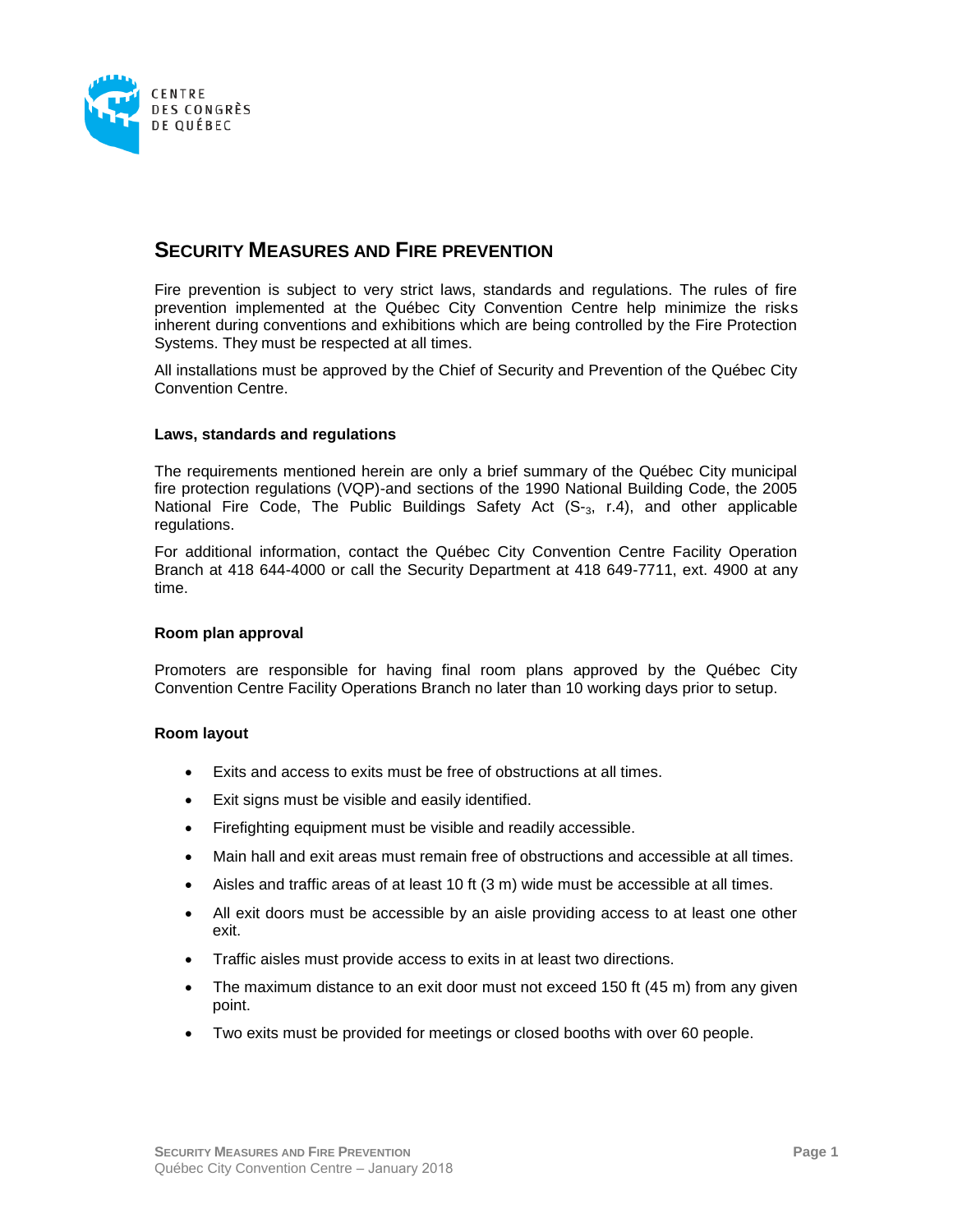

- Boxes, crates and other combustible materials must be stored in a space inaccessible to the public. Storage will not be tolerated inside the booth, with the exception of promotional and exhibition material up to a maximum area equal to 10% of the total area of the stand and a maximum height of 1 meter.
- Storage behind or between booths will not be tolerated.
- Only electrical extensions equipped with a grounded circuit are allowed.
- Use of fireworks must be approved by the Québec City Fire Department and the Québec City Convention Centre Facility Operations Branch.

### **Booth construction**

- Booths must be built of inflammable or fireproof materials.
- Wooden booths are authorized only if they are built of  $\frac{1}{4}$  in (7mm) hardwood. Lathes must be tongued and grooved. Particleboard panels are forbidden.
- Fireproofing of displayed merchandise is not required, but quantities must be limited to one sample per color, texture or level of quality.
- Structures, including recreational vehicles, with roofs exceeding 100 sq. ft (37.16 sq.m) must be equipped with 90 dB smoke detectors. The Québec City Convention Centre reserves the right to require that certain structures be protected by automatic sprinkler systems or qualified fire-fighting personnel at exhibitor's expense.
- Closed booths must be equipped with an emergency lighting system.
- Acetate paper, cardboard boxes, corrugated paper boxes, polystyrene, natural conifers, 1/8 in thick pre finished panel, jute, any paper and cardboard, synthetic grass carpets, artificial trees and plants are strictly forbidden.

### **Flammable liquids and gases**

- Use of propane is limited to one cylinder of 16 fl. oz.
- During exhibits, the use of propane is authorized for a maximum of 5% of the total number of booths.
- All cylinders of other types of flammable liquids and gases must be approved by the Québec City Convention Centre Facility Operations Branch.
- New containers that have never been filled with flammable materials may be displayed.
- When not in use, flammable liquids and gases must be stored in a room specially designated for this purpose by the Security Department. There is no charge for storage.
- It is forbidden to store all compressed gas cylinders and bottles in exits, outside under stairwell and closer than a meter of any exits.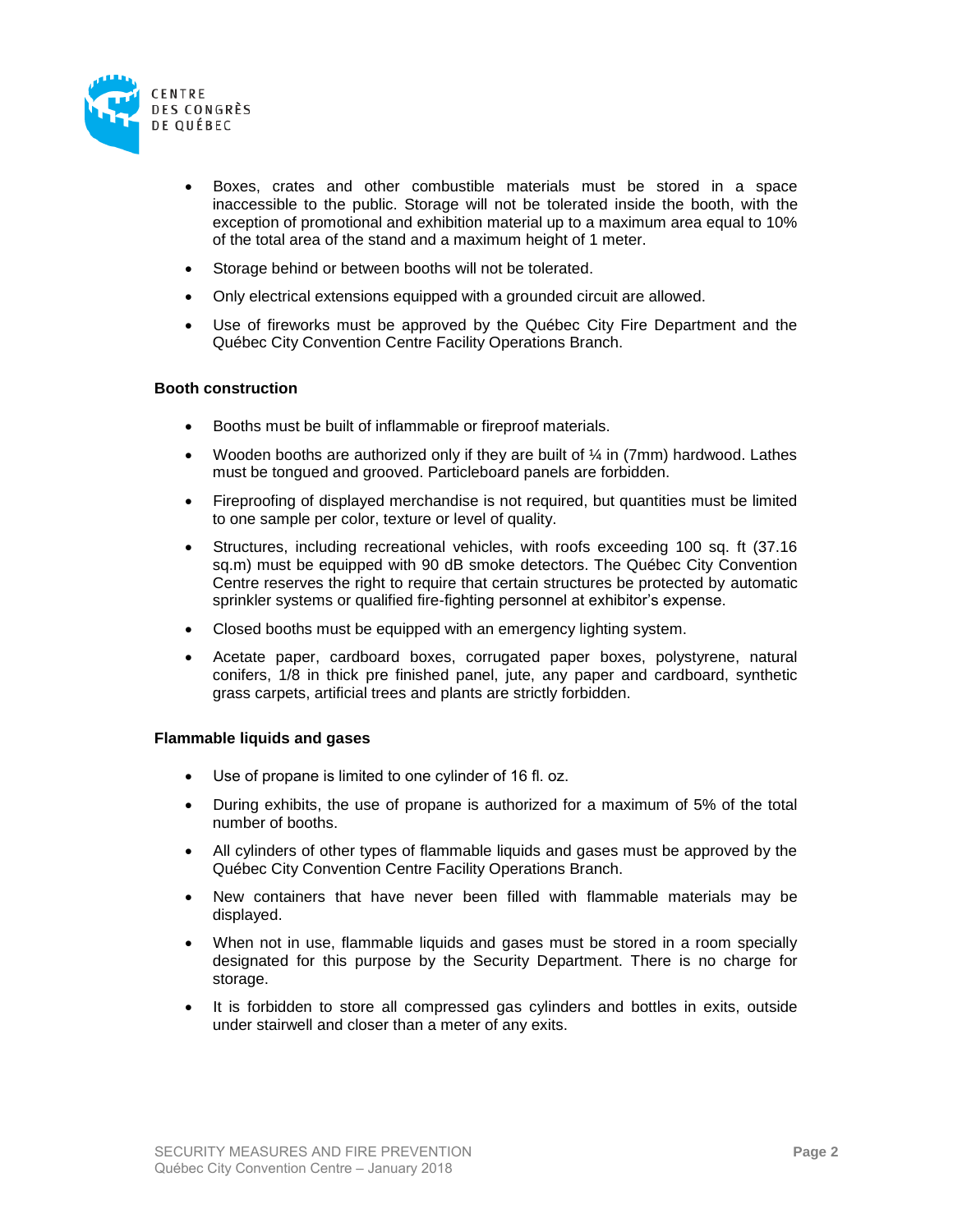

# **Cooking Appliances**

- Use of cooking appliances must be approved by the Québec City Convention Centre Facility Operation Branch.
- Cooking appliances must be kept at least 2 ft (0.6 m) from visitors and flammable materials.
- Appliances must be anchored solidly to a non flammable surface.
- All cooking appliances must be certified by a recognized Canadian organization.
- A portable fire extinguisher with a minimum capacity of 2A–20B:C must be kept near each cooking appliance.
- Cooking surfaces with a total capacity of up to 8 KW for cooking equipment powered by electricity or up to 14 KW for gas-powered equipment must be provided with a hood connected to an air exhaust system. Its installation shall comply with NFPA 96. Ref.: NFC 1995, section 2.6.1.9.2.

# **Open flames**

- With the exception of cooking appliances and candles, open flames are forbidden.
- Demonstrating lighted candles in tents or booths with a roof are forbidden.
- A maximum of four candles per booth may be lit for demonstration purposes only, subject to the following conditions :
	- o The flame must be protected behind glass;
	- $\circ$  The candle must be set upon a non flammable base at least 1.5 times wider than the height of the candle;
	- o The candle must be kept out of reach of the public;
	- o The booth must be under constant supervision;
	- o A portable extinguisher must be kept in the booth.

# **Internal combustion vehicles and equipment**

- Fuel tank caps must be locked or sealed, with the exception of reservoirs that have never held fuel.
- Fuel tanks must not be filled to more than one quarter of their maximum capacity, with the exception of emergency service vehicles.
- Fuel tanks must not be more than a quarter full, with the exception of emergency vehicles.
- Starter batteries must be disconnected unless authorized by the Québec City Convention Centre Facility Operation Branch. It is forbidden to start vehicles with internal combustion engines during exhibits.
- Keys of vehicles on display must be kept at the security station.